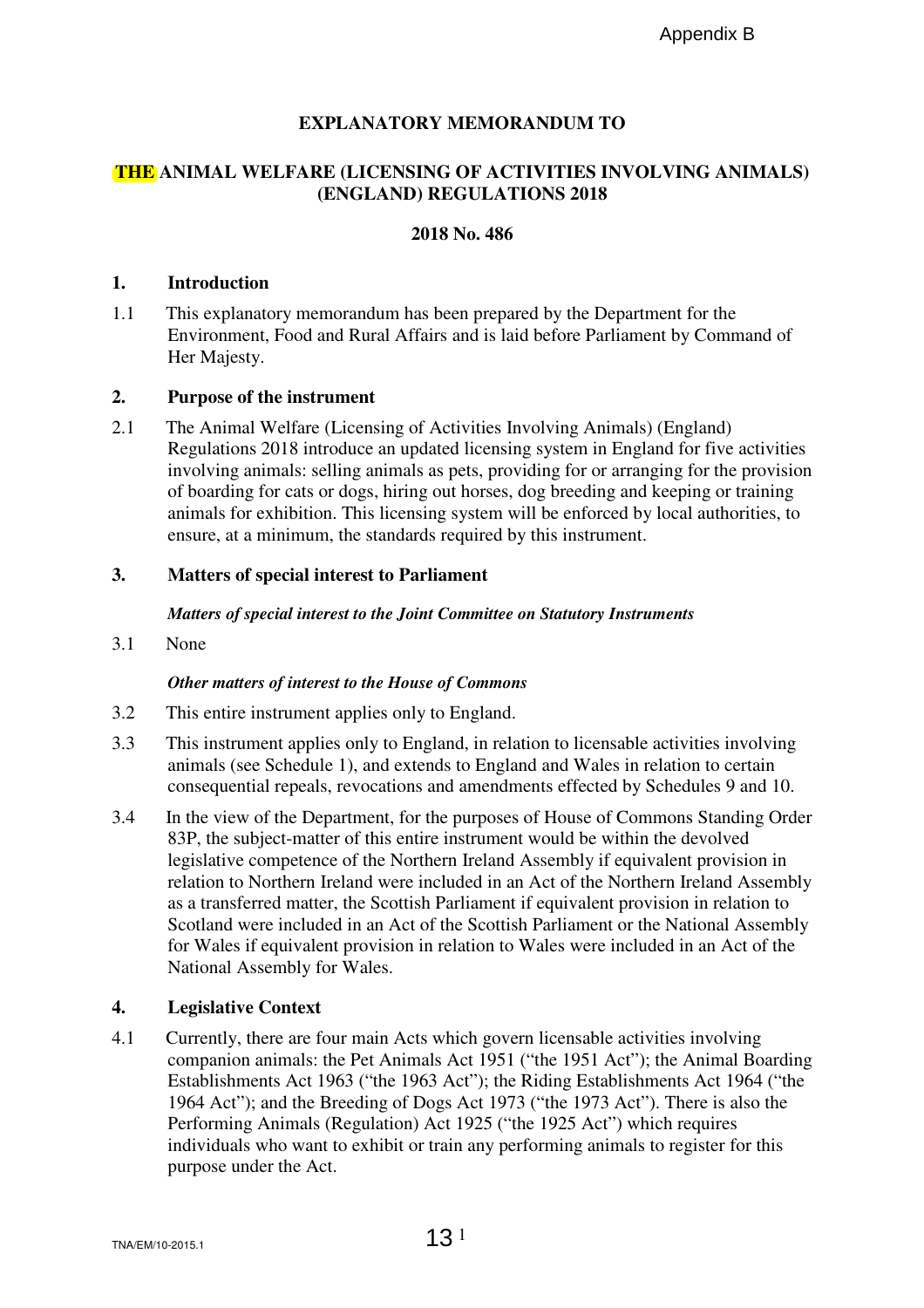- 4.2 The 1951 Act requires a person keeping a pet shop to have a licence granted by the local authority for the purpose, and sets out the requirements for this licensing system.
- 4.3 The 1963 Act requires a person running a business of providing accommodation for others people's cats or dogs to have a licence granted by the local authority for the purpose, and sets out the requirements for this licensing system.
- 4.4 The 1964 Act requires a person keeping a riding establishment to have a licence granted by the local authority for the purpose, and sets out the requirements for this licensing system. A related Act, the Riding Establishments Act 1970, allows a local authority to grant a provisional licence for the same purpose.
- 4.5 The 1973 Act requires a person running a business of keeping a breeding establishment for dogs to have a licence granted by the local authority for the purpose, and sets out the requirements for this licensing system. Two related Acts, the Breeding of Dogs Act 1991 and the Breeding and Sales of Dogs (Welfare) Act 1999, extend powers of inspection and make further provision in relation to the commercial breeding and sale of dogs. Two instruments made under the 1973 Act and the Breeding and Sale of Dogs (Welfare) Act 1999 respectively make further provision in relation to dog tags or badges and licensing records.
- 4.6 The 1925 Act requires an individual who wants to exhibit or train any performing animal to register for this purpose with their local authority.
- 4.7 Section 13(8) of the Animal Welfare Act 2006 ("the 2006 Act") gives the Secretary of State the power to repeal by regulations section 1(1) of each of the five Acts referred to in paragraph 4.1. This has the effect of repealing the requirement to be registered under the 1925 Act, or licensed under one of the other four Acts, to carry out the relevant activity. Paragraph 19 of Schedule 1 to the 2006 Act gives the Secretary of State the power to amend or repeal an enactment where this is consequential on the repeal of the provisions specified in section 13(8). This instrument uses this power to repeal the 1973 Act and the two related Acts, and to revoke the two related instruments, referred to in paragraph 4.5 and to make consequential amendments to the other enactments referred to in paragraphs 4.1-6 as well as other relevant enactments.
- 4.8 This instrument is being introduced using powers conferred on the Secretary of State by section 13 of the 2006 Act to make regulations to provide for licensing or registration systems for certain activities involving animals. This is the third time these powers have been so used by the Secretary of State. The powers were previously used to introduce the Welfare of Racing Greyhounds Regulations 2010 (S.I. 2010/543) and the Welfare of Wild Animals in Travelling Circuses (England) Regulations 2012 (S.I. 2012/2932).
- 4.9 This instrument will cover the licensing system for the following activities: selling animals as pets, providing for or arranging for the provision of boarding for cats or dogs, hiring out horses, dog breeding and keeping or training animals for exhibition.
- 4.10 By virtue of section 58(1) of the Animal Welfare Act 2006, this instrument does not apply to the breeding of dogs for use in regulated procedures in accordance with a licence granted under section 2C of the Animal (Scientific Procedures) Act 1986.
- 4.11 This instrument fulfils an undertaking given by the Government to Parliament to introduce secondary legislation under the 2006 Act to update the registration and licensing systems for these activities and bring them in line with modern animal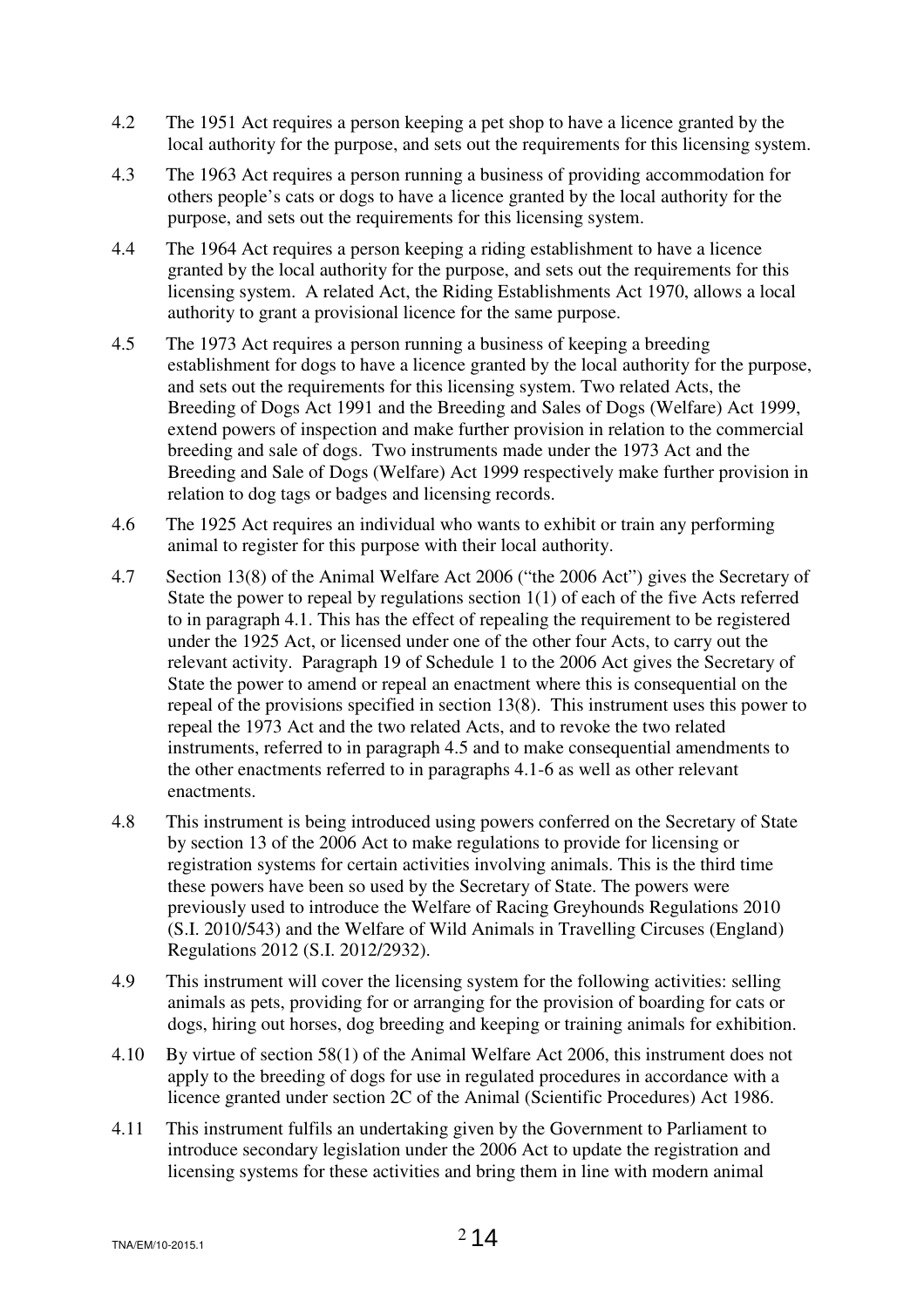welfare standards (*Hansard:* Secretary of State for Environment, Food and Rural Affairs 10 January 2006 : Column 168-169). A number of concerns have also been expressed during debates about the perceived failings and weaknesses of the current regime, and the need for an updated system with stricter animal welfare requirements. References to these debates are listed below:

- 4.11.1 HL Deb 20 November 2013, vol 749, cols 1027-1043
- 4.11.2 HL Deb 7 June 2016, vol 773, cols 658-659
- 4.11.3 HC Deb 30 March 2017, vol 624, cols 446-484

## **5. Extent and Territorial Application**

- 5.1 The extent of this instrument is England and Wales.
- 5.2 The territorial application of this instrument is set out in Section 3 under "Other matters of interest to the House of Commons".

## **6. European Convention on Human Rights**

6.1 The Parliamentary Under Secretary of State for Rural Affairs and Biosecurity (Lord Gardiner of Kimble) has made the following statement regarding Human Rights:

"In my view the provisions of the Animal Welfare (Licensing of Activities Involving Animals) (England) Regulations 2018 are compatible with the Convention rights."

# **7. Policy background**

### *What is being done and why*

- 7.1 The 2006 Act brought together and updated existing legislation to promote the welfare of vertebrate animals, other than those in the wild. The 2006 Act confers powers on the Secretary of State to introduce secondary legislation to promote the welfare of vertebrate animals in England and includes powers to repeal (or amend) and replace relevant primary and secondary legislation as noted in paragraph 4.7 above. This instrument will promote the welfare of animals involved in the five specified activities: selling animals as pets, providing or arranging for the provision of boarding for cats or dogs, hiring out horses, dog breeding and keeping or training animals for exhibition.
- 7.2 At present, local authorities are required by law to issue licences and require registration for specific animal-related establishments and activities, with the aim of maintaining good standards of animal welfare. There is a registration requirement for performing animals, and licensing systems for pet shops, dog and cat boarding, riding establishments and dog breeding. Estimates show that there are approximately 2,300 licensed pet shops, 650 licensed dog breeders, 1,800 licensed riding establishments, and 6,300 licensed animal boarding establishments in England. These licences combined comprise the fourth largest group of business licences issued by local authorities, after premises, taxi and gambling licences.
- 7.3 There is a strong public expectation that animal welfare standards will be robustly enforced by local authorities. However, the existing laws covering the licensing of these activities, set out in paragraph 4.1, are outdated and difficult to adapt to the changing types of animal-related businesses and to new standards of good practice in animal welfare. Moreover, the current application, inspection and enforcement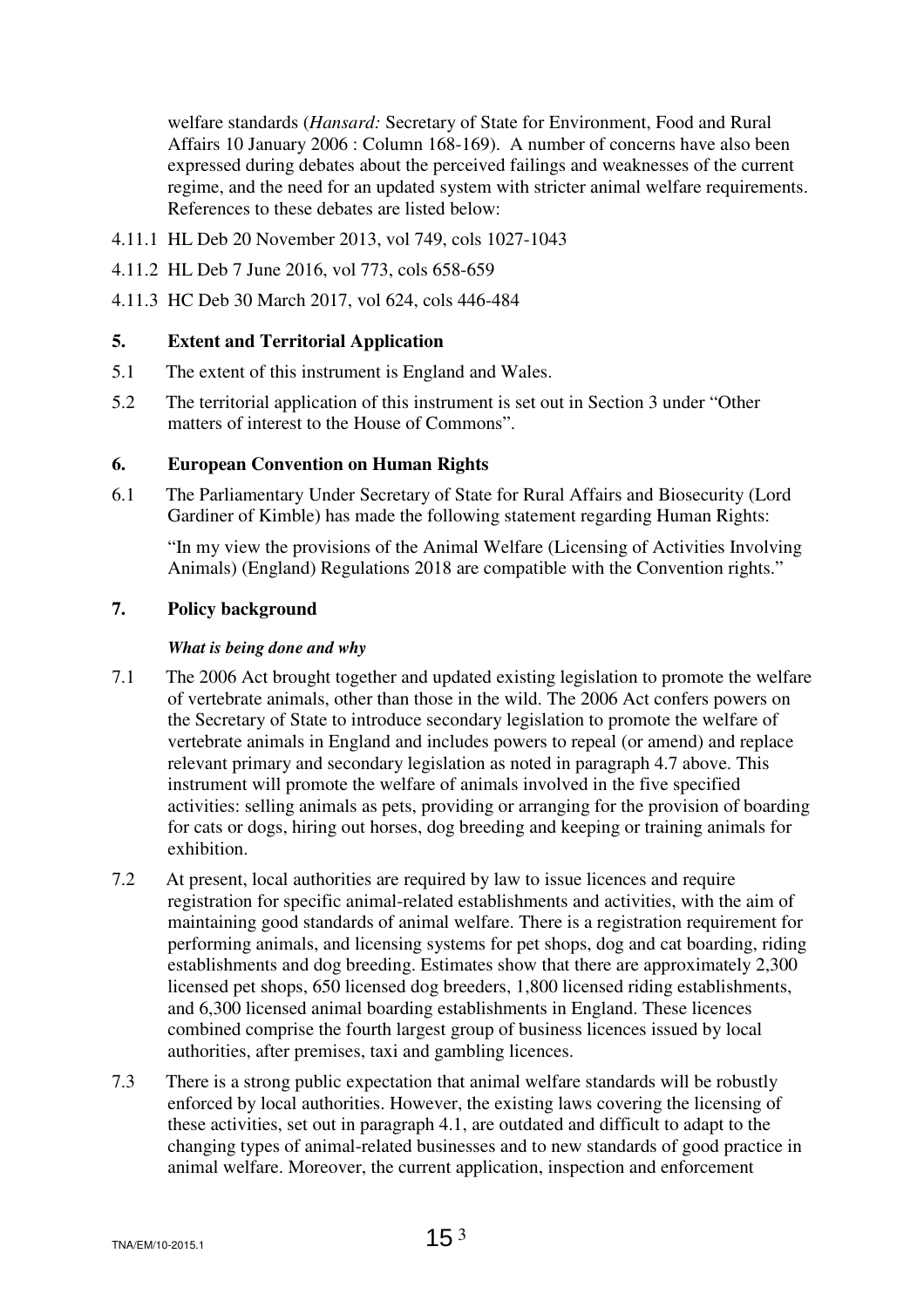process is complex and burdensome for both businesses and local authorities. For instance, primary legislation limits licences to a calendar-year framework, arbitrarily focussing inspections at the end of the year, and forcing some businesses with multiple functions to have as many as three separate licences.

- 7.4 There are also specific concerns about certain types of activity that are not currently robustly enforced. Online sales of pets have increased dramatically over the last decade. As these types of business do not fall clearly within the definition of pet shop, the current licensing system is not being consistently enforced for such businesses by local authorities. There are also concerns around 'backstreet dog breeders' (i.e. smallscale dog breeders who breed dogs in poor welfare conditions for profit), who under current legislation can breed up to four litters per year without requiring a licence.
- 7.5 Many businesses under the existing legislation consistently achieve high welfare standards and good performance. Some of these businesses are also members of the UK Accreditation Service's ("UKAS") accredited schemes, which can ensure that they meet a higher standard of animal welfare than the current legal minimums. These businesses are currently licensed annually by the relevant local authority, and are charged the same fee as all other establishments. There is a concern that this is overly burdensome for both these high performing businesses and local authorities, and it is suggested that a system of earned recognition could be more efficient, fair and help to promote higher welfare standards.
- 7.6 Public interest in this area is high. There are regular pieces in the media about dog breeding in particular, raising issues about large commercial breeders and backstreet breeders. In addition, 1,709 responses were received to the Department's public consultation.
- 7.7 The Government believes that new legislation is needed to establish a licensing system that is up to date with modern practices and modern animal welfare standards.
- 7.8 This instrument requires that all businesses undertaking these activities meet the same, up-to-date, minimum welfare standards. Businesses will have to be licensed by the relevant local authority and will have to meet these minimum standards to hold and retain a licence. These minimum animal welfare standards are currently outlined in guidance, which is supposed to be used by local authorities when undertaking inspections. However, evidence suggests that less than one third of local authorities use this guidance, which means that these standards are not being enforced. This instrument will make the animal welfare standards outlined in the guidance statutory to ensure that they are applied.
- 7.9 The instrument will also incorporate "earned recognition" into the licensing system. Local authorities will be able to issue licences of 1, 2 or 3 years, with longer licences going to high performing, low risk businesses. This will result in lower licence fees and fewer inspections for high performing businesses, reducing the burden on them. It will also incentivise other businesses to perform at higher levels which will help to drive up animal welfare standards.
- 7.10 Local authorities will be able to issues licences at any point in the year, which will help to spread the workload across the year.
- 7.11 The instrument will include new provisions, such as the prohibition on the sale of puppies below the age of 8 weeks and a requirement for a puppy to be shown with its mother by breeders prior to sale. There will be a requirement for pet sellers to provide animal care information to new owners with every animal sold. Any purchase of a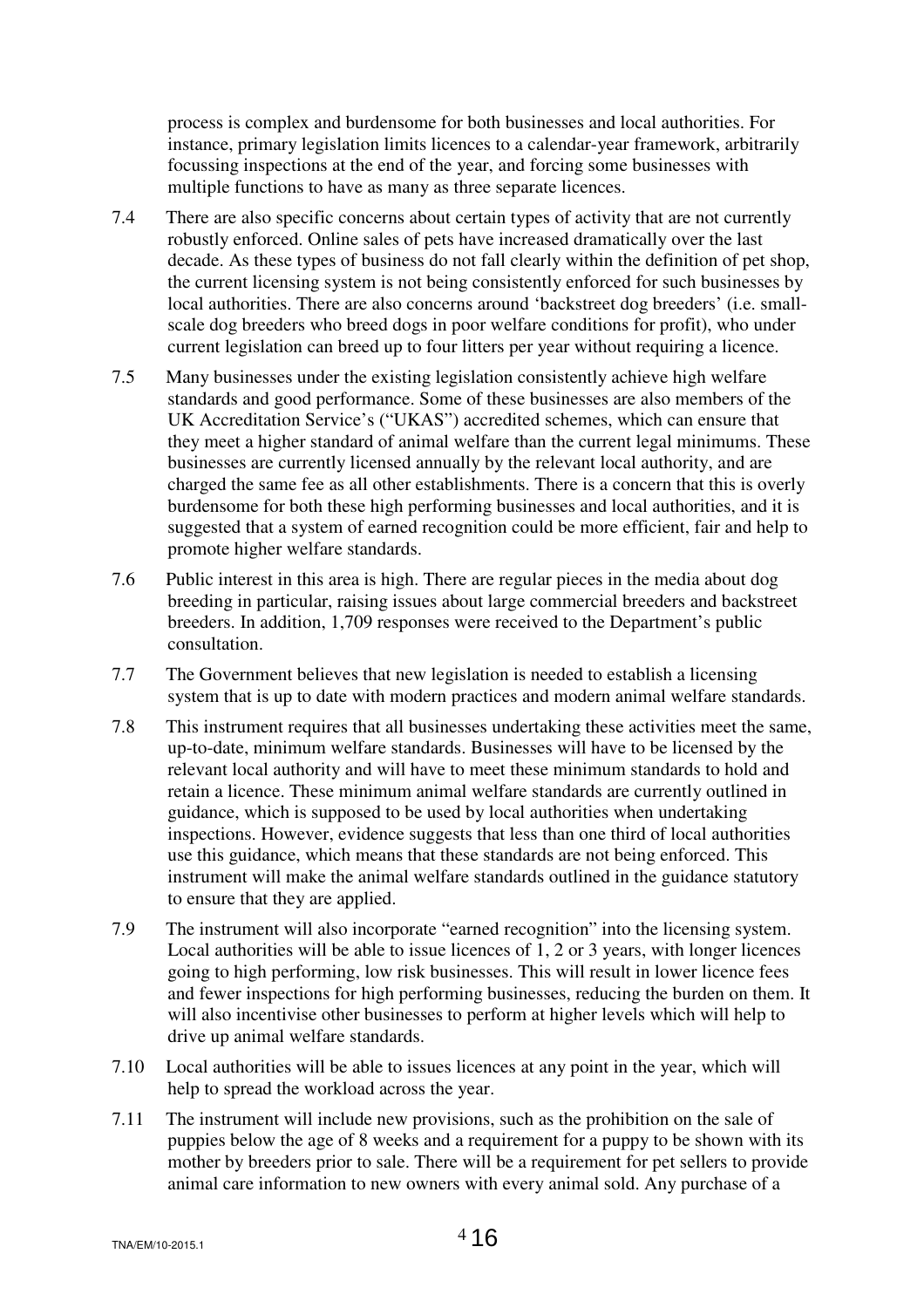dog must now be completed in the presence of the purchaser at the premises where the dog has been kept for sale by the licence holder. The licensing threshold for dog breeders will be reduced to three or more litters per year to ensure that anyone breeding dogs commercially, including backyard breeders, requires a licence. This instrument will also explicitly highlight the need for online businesses to be licensed, removing the ambiguity in legislation to date.

7.12 Performing animals will be included in a light touch licensing scheme, in which the licence will be granted for 3 years following a satisfactory inspection. This system will include animals that are being exhibited, but not necessarily performing, to reflect the changes in this industry and the expansion of animal exhibition businesses.

### **8. Consultation outcome**

- 8.1 A full public consultation on the review of animal establishments licensing in England ran for 12 weeks between 20th December 2015 and the 12th March 2016. This was preceded by informal engagement by the Department with key stakeholders through a series of meetings and a preliminary consultation held during 2015. Stakeholders included: representatives of welfare groups such as the RSPCA, Battersea Dogs and Cats Home, the Dogs Trust and Cats Protection; representatives of the industry; representatives of veterinary associations; and representatives of local authorities.
- 8.2 A total of 1,709 responses were received to the formal public consultation. Of these responses, 323 were standard campaigning responses from the Kennel Club and the Cats Protection campaigns, or were emails/letters which did not directly address the questions in the consultation.
- 8.3 Of the remaining 1,386 responses, a large majority supported updating the licensing system. On the specific questions asked, 90% of respondents supported a prohibition on the sale of puppies below the age of 8 weeks; 64% supported reducing the licensing threshold for dog breeders to three or more litters per year (and most of those that disagreed felt that the threshold should be reduced even further); 90% were positive about the proposal to legally require pet sales to provide written information when selling animals; 83% agreed with the proposal to allow licences to be issued for a fixed term, set at any point in the year; and 94% agreed that licence holders should be required to notify local authorities of major changes. 61% of respondents disagreed with the proposal to allow licence holders to transfer licences to new owners of the same premises and this proposal is not being taken forward. While 48% of respondents agree with the suggestion to increase the maximum length of a licence that local authorities may issue to up to three years, it should be noted that 12% responded that they didn't know, and that many who were negative about the proposal commented that it would be acceptable as long as it was supported by a robust risk based system. 72% of respondents felt that there should be a continued requirement for performing animals to register and 56% agreed with the changes proposed to this system. Only 31% of respondents agreed with the proposal to exempt businesses affiliated to a body accredited by UKAS from licensing requirements. This proposal is not being taken forward but, instead, affiliation to a body accredited by UKAS will be considered as part of the risk based system, a model that was proposed and is supported by most of the key stakeholders.
- 8.4 A full summary of the responses to the public consultation, along with the Government's formal response, has been published on the Government website at: